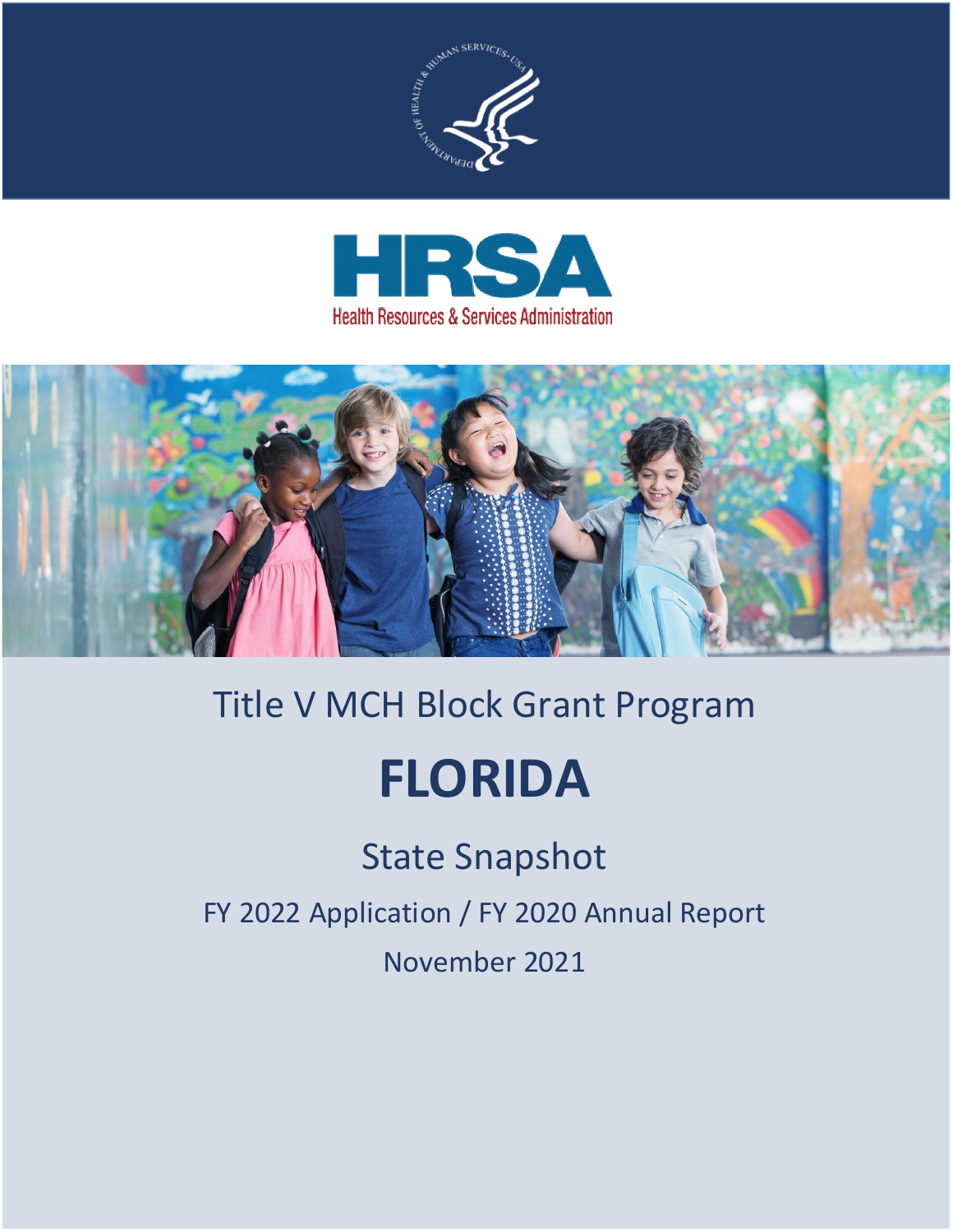#### **Title V Federal-State Partnership - Florida**

The Title V Maternal and Child Health Block Grant Program is a federal-state partnership with 59 states and jurisdictions to improve maternal and child health throughout the nation. This Title V Snapshot presents high-level data and the executive summary contained in the FY 2022 Application / FY 2020 Annual Report. For more information on MCH data, please visit the Title V Federal-State Partnership website (https://mchb.tvisdata.hrsa.gov)

## State Contacts

| <b>MCH Director</b>               | <b>CSHCN Director</b>       | <b>State Family or Youth Leader</b> |
|-----------------------------------|-----------------------------|-------------------------------------|
| Shay Chapman, BSN, MBA            | Jeffrey Brosco, MD, PHD     | Linda Starnes                       |
| Deputy Division Director,         | Title V CSHCN Director      | Statewide Family Leader             |
| <b>Community Health Promotion</b> | Jeffrey.Brosco@flhealth.gov | Linda Starnes@flhealth.gov          |
| Shay.Chapman@flhealth.gov         | (850) 901-6303              | (407) 538-7180                      |
| (850) 245-4464                    |                             |                                     |

## Funding by Source

| <b>Source</b>             | <b>FY 2020 Expenditures</b> |
|---------------------------|-----------------------------|
| <b>Federal Allocation</b> | \$19,837,392                |
| <b>State MCH Funds</b>    | \$15,527,544                |
| Local MCH Funds           | \$0                         |
| <b>Other Funds</b>        | \$106,092,392               |
| Program Income            | \$33,592,386                |

## **FY 2020 Expenditures**



## Funding by Service Level

| <b>Service Level</b>               | Federal      | <b>Non-Federal</b> |
|------------------------------------|--------------|--------------------|
| <b>Direct Services</b>             | \$2,464,327  | \$502,982          |
| <b>Enabling Services</b>           | \$10,856,888 | \$152,068,864      |
| Public Health Services and Systems | \$6,516,177  | \$2,640,476        |

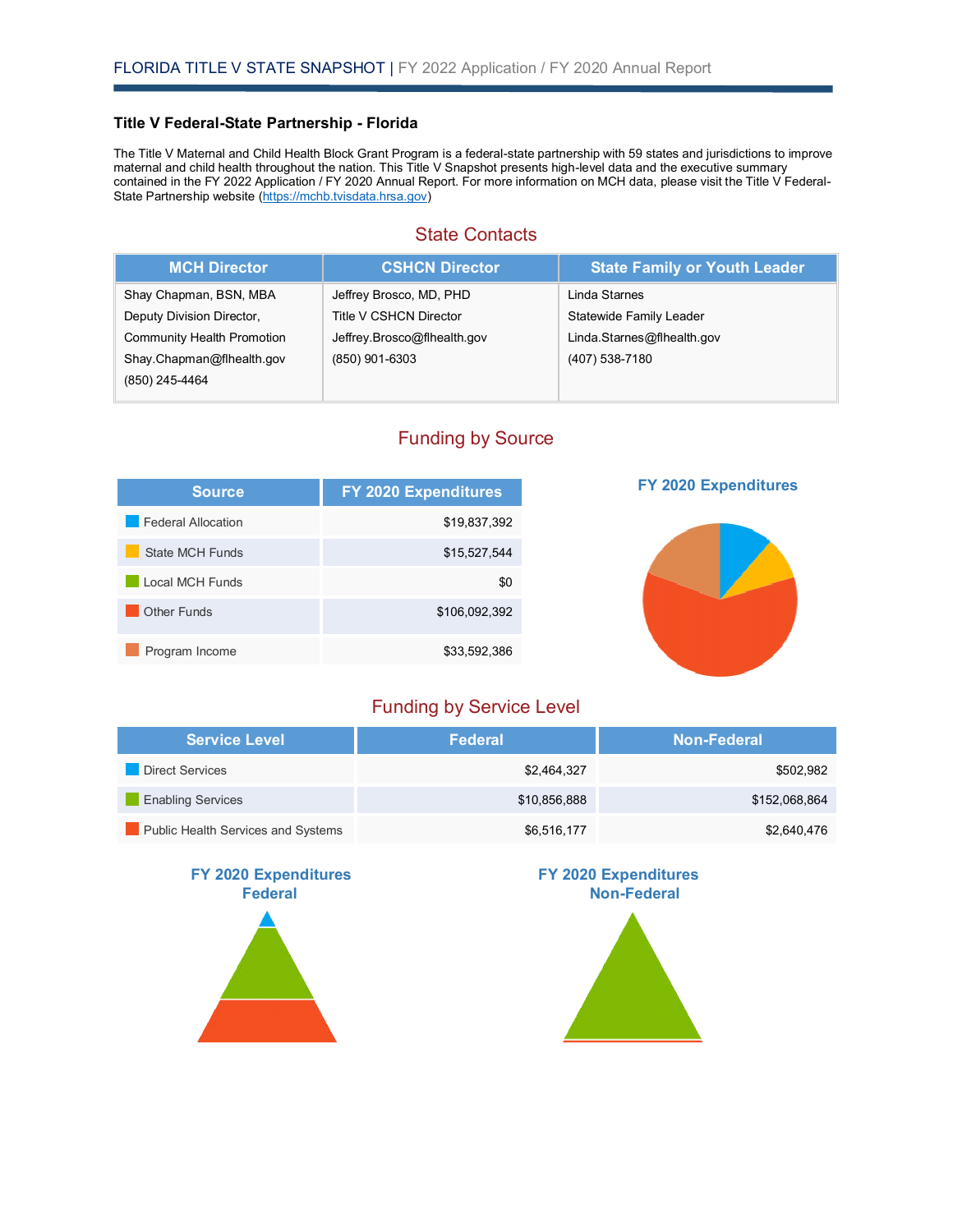| <b>Population Served</b>                   | <b>Percentage</b><br><b>Served</b> | <b>FY 2020</b><br><b>Expenditures</b> |
|--------------------------------------------|------------------------------------|---------------------------------------|
| <b>Pregnant Women</b>                      | 100.0%                             | \$31,595,023                          |
| Infants $<$ 1 Year                         | 100.0%                             | \$24,145,283                          |
| Children 1 through 21 Years                | 64.0%                              | \$103,865,872                         |
| CSHCN (Subset of all infants and children) | 15.0%                              | \$14,917,489                          |
| Others <sup>*</sup>                        | $0.0\%$                            | \$0                                   |

## Percentage Served by Title V

\*Others– Women and men, over age 21.

## **FY 2020 Expenditures Total: \$174,523,667**



## **FY 2020 Percentage Served**



## Communication Reach

| <b>Communication Method</b>      | <b>Amount</b> |
|----------------------------------|---------------|
| State Title V Website Hits:      |               |
| State Title V Social Media Hits: | O             |
| State MCH Toll-Free Calls:       | 2.576         |
| Other Toll-Free Calls:           |               |

| 3K   |  |
|------|--|
| 2.5K |  |
| 2K   |  |
| 1.5K |  |
| 1K   |  |
| 500  |  |
|      |  |

*The Title V legislation directs States to conduct a comprehensive, statewide maternal and child Health (MCH) needs assessment every five years. Based on the findings of the needs assessment, states select seven to ten priority needs for programmatic focus over the five-year reporting cycle. The State Priorities and Associated Measures Table below lists the national and state measures the state chose in addressing its identified priorities for the 2020 Needs Assessment reporting cycle*.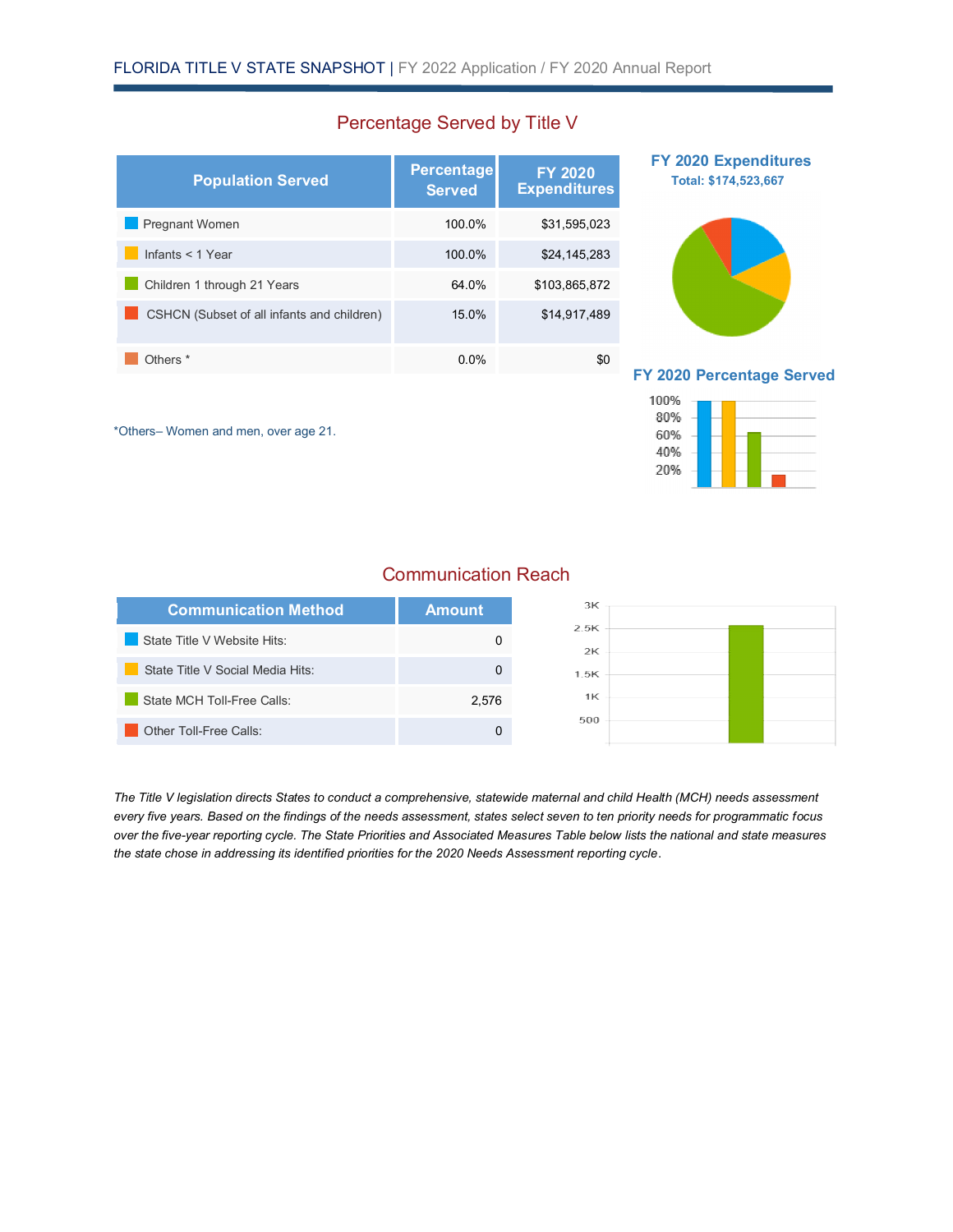## State Priorities and Associated Measures

| <b>Priority Needs and Associated Measures</b>                                                                                                                                                                                                                                                                                                                                                                                                                                                                                                                                                                                                                                                                                                                                                                                                                                                                                                                                                                                                                                                                                                                                                                                                                                                                                                                                        | <b>Priority Need</b><br><b>Type</b> | <b>Reporting Domain(s)</b>                                            |
|--------------------------------------------------------------------------------------------------------------------------------------------------------------------------------------------------------------------------------------------------------------------------------------------------------------------------------------------------------------------------------------------------------------------------------------------------------------------------------------------------------------------------------------------------------------------------------------------------------------------------------------------------------------------------------------------------------------------------------------------------------------------------------------------------------------------------------------------------------------------------------------------------------------------------------------------------------------------------------------------------------------------------------------------------------------------------------------------------------------------------------------------------------------------------------------------------------------------------------------------------------------------------------------------------------------------------------------------------------------------------------------|-------------------------------------|-----------------------------------------------------------------------|
| Promote safe and healthy infant sleep behaviors and<br>environments including improving support systems, and<br>daily living conditions that make safe sleep practices<br>challenging.<br><b>NPMs</b><br>NPM 5: A) Percent of infants placed to sleep on their<br>backs B) Percent of infants placed to sleep on a<br>separate approved sleep surface C) Percent of<br>infants placed to sleep without soft objects or loose<br>bedding<br>O ESM 5.1: The number of birthing hospitals that<br>are Safe Sleep Certified                                                                                                                                                                                                                                                                                                                                                                                                                                                                                                                                                                                                                                                                                                                                                                                                                                                              | Continued                           | Perinatal/Infant Health                                               |
| Promote activities to improve the health of children and<br>adolescents and promote participation in extracurricular<br>and/or out-of- school activities in a safe and healthy<br>environment.<br><b>NPMs</b><br>NPM 3: Percent of very low birth weight (VLBW)<br>infants born in a hospital with a Level III+ Neonatal<br>Intensive Care Unit (NICU)<br>$\circ$ ESM 3.1: Percent of very low birth weight<br>(VLBW) infants born in a hospital with a Level III+<br>Neonatal Intensive Care Unit (NICU)<br>NPM 8.1: Percent of children, ages 6 through 11, who<br>are physically active at least 60 minutes per day<br>$\circ$ ESM 8.1.1: The cumulative total of Florida school<br>districts that have ever been awarded the<br>evidence-based Florida Healthy School District<br>recognition.<br>• NPM 8.2: Percent of adolescents, ages 12 through 17<br>who are physically active at least 60 minutes per day<br>$\circ$ ESM 8.2.1: The cumulative total of Florida school<br>districts that have ever been awarded the<br>evidence-based Florida Healthy School District<br>recognition.<br>NPM 9: Percent of adolescents, ages 12 through 17,<br>$\bullet$<br>who are bullied or who bully others<br>O ESM 9.1: The number of students who<br>participate in an evidence-based program that<br>promotes positive youth development and non-<br>violence intervention skills | Continued                           | Perinatal/Infant Health,<br>Child Health,<br><b>Adolescent Health</b> |
| Promote tobacco cessation to reduce adverse birth<br>outcomes and secondhand smoke exposure to children.                                                                                                                                                                                                                                                                                                                                                                                                                                                                                                                                                                                                                                                                                                                                                                                                                                                                                                                                                                                                                                                                                                                                                                                                                                                                             | Continued                           | Women/Maternal Health                                                 |

NPMs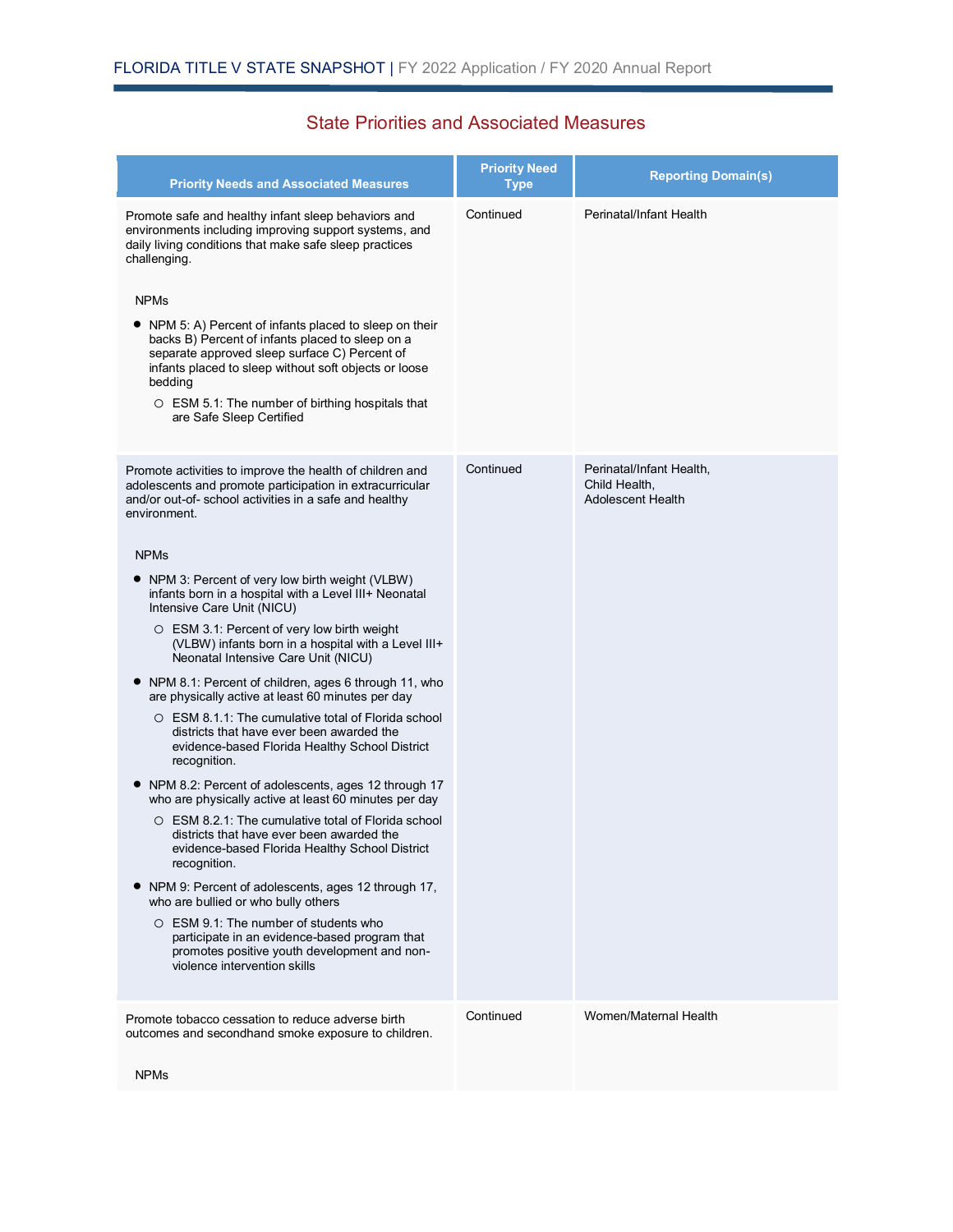| • NPM 14.1: Percent of women who smoke during<br>pregnancy<br>○ ESM 14.1.1: The number of Smoking Cessation<br>Reduction in Pregnancy Treatment (SCRIPT)<br>services provided to Healthy Start clients                                                                                                                                                                                                                                                                                                                                                                                                                                                                                                                                                                                                                                                                                                                                                                                                                                |           |                                         |
|---------------------------------------------------------------------------------------------------------------------------------------------------------------------------------------------------------------------------------------------------------------------------------------------------------------------------------------------------------------------------------------------------------------------------------------------------------------------------------------------------------------------------------------------------------------------------------------------------------------------------------------------------------------------------------------------------------------------------------------------------------------------------------------------------------------------------------------------------------------------------------------------------------------------------------------------------------------------------------------------------------------------------------------|-----------|-----------------------------------------|
| Promote breastfeeding to ensure better health for infants<br>and children and reduce low food security.<br><b>NPMs</b><br>NPM 4: A) Percent of infants who are ever breastfed<br>B) Percent of infants breastfed exclusively through 6<br>months<br>○ ESM 4.1: The number of Florida hospitals<br>achieving the Baby Steps to Baby Friendly<br>hospital designation.                                                                                                                                                                                                                                                                                                                                                                                                                                                                                                                                                                                                                                                                  | Continued | Perinatal/Infant Health                 |
| Improve access to health care for women, specifically<br>women who face significant barriers to better health, to<br>improve preconception health.<br><b>NPMs</b><br>NPM 1: Percent of women, ages 18 through 44, with<br>a preventive medical visit in the past year<br>$\circ$ ESM 1.1: The number of interconception services<br>provided to Healthy Start clients                                                                                                                                                                                                                                                                                                                                                                                                                                                                                                                                                                                                                                                                 | Continued | Women/Maternal Health                   |
| Increase access to medical homes and primary care for<br>children with special health care needs.<br><b>NPMs</b><br>NPM 11: Percent of children with and without special<br>health care needs, ages 0 through 17, who have a<br>medical home<br>O ESM 11.1: Number of DOH team members,<br>providers (pediatric, family practice, and adult),<br>families, family partners, and other partners<br>serving CYSHCN in Florida receiving education<br>or technical assistance about the patient-<br>centered medical home model and relat<br>ESM 11.2: Percentage of caregivers of CYSHCN<br>$\circ$<br>in Florida who perceive themselves as a partner<br>in their child's care.<br>○ ESM 11.3: Percentage of providers in<br>underserved geographic areas that received<br>formal technical assistance through the UCF<br>HealthARCH program that became designated<br>patient-centered medical homes.<br>○ ESM 11.4: Number of Adult Care<br>Providers/Practices that report accepting<br>CYSHCN transitioning to adult care.<br>SOMs | Continued | Children with Special Health Care Needs |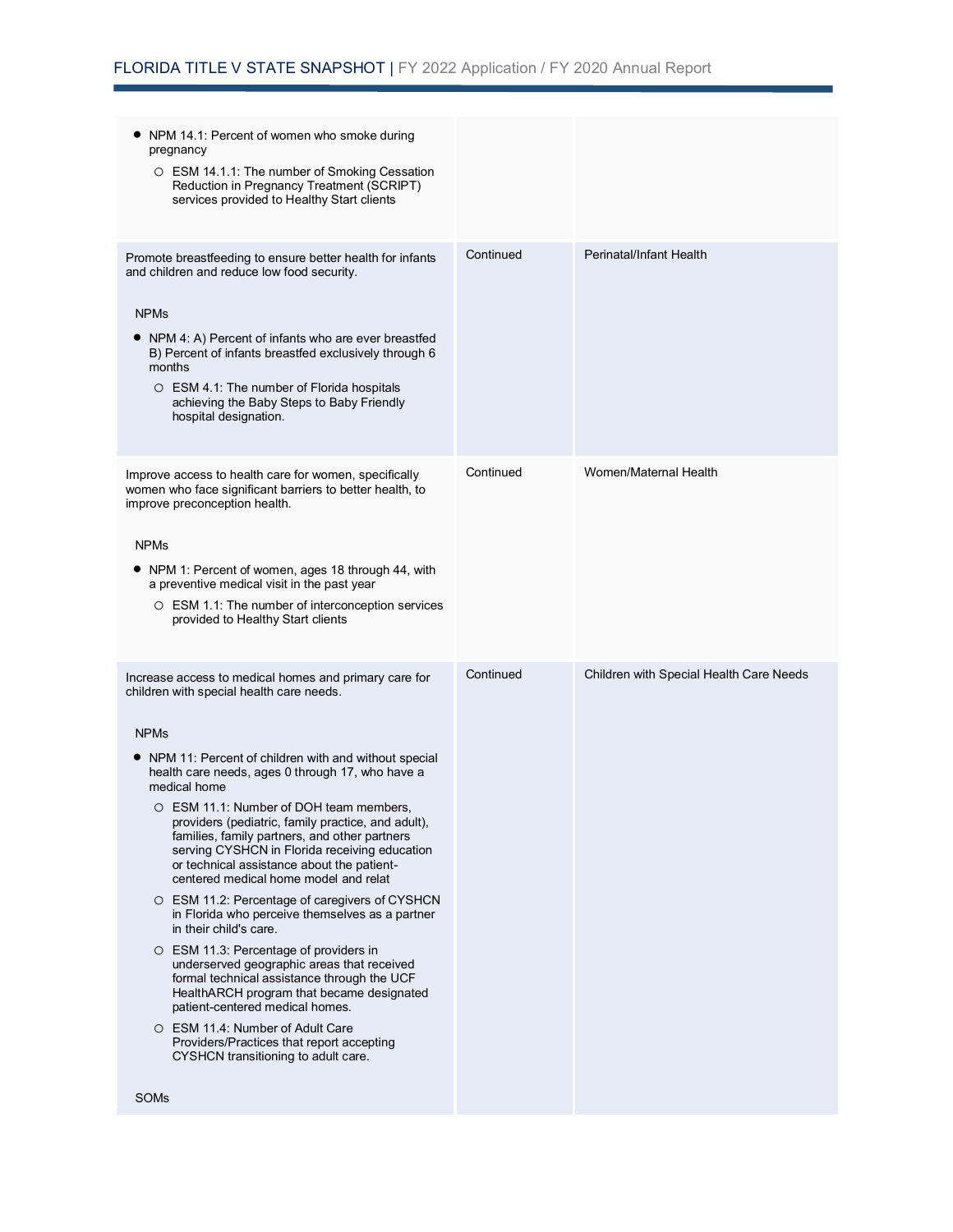## FLORIDA TITLE V STATE SNAPSHOT | FY 2022 Application / FY 2020 Annual Report

| SOM 1: Percent of family satisfaction with access to<br>care received in a patient-centered medical home<br>and primary care for children that have special health<br>care needs                                                                                                              |            |                                         |
|-----------------------------------------------------------------------------------------------------------------------------------------------------------------------------------------------------------------------------------------------------------------------------------------------|------------|-----------------------------------------|
| Increase access to behavioral health services<br><b>SPMs</b><br>• SPM 1: The percentage of children that need mental<br>health services that actually receive mental health<br>services.                                                                                                      | <b>New</b> | Children with Special Health Care Needs |
| Improve dental care access for children and pregnant<br>women<br><b>SPMs</b><br>• SPM 2: The percentage of low-income children under<br>age 21 who access dental care.                                                                                                                        | Revised    | Child Health                            |
| Address the social determinants of health that influence<br>the relationship between health status and biology,<br>individual behavior, health services, social factors, and<br>policies.<br><b>SPMs</b><br>• SPM 3: The percentage of parents who read to their<br>young child age 0-5 years | <b>New</b> | Child Health                            |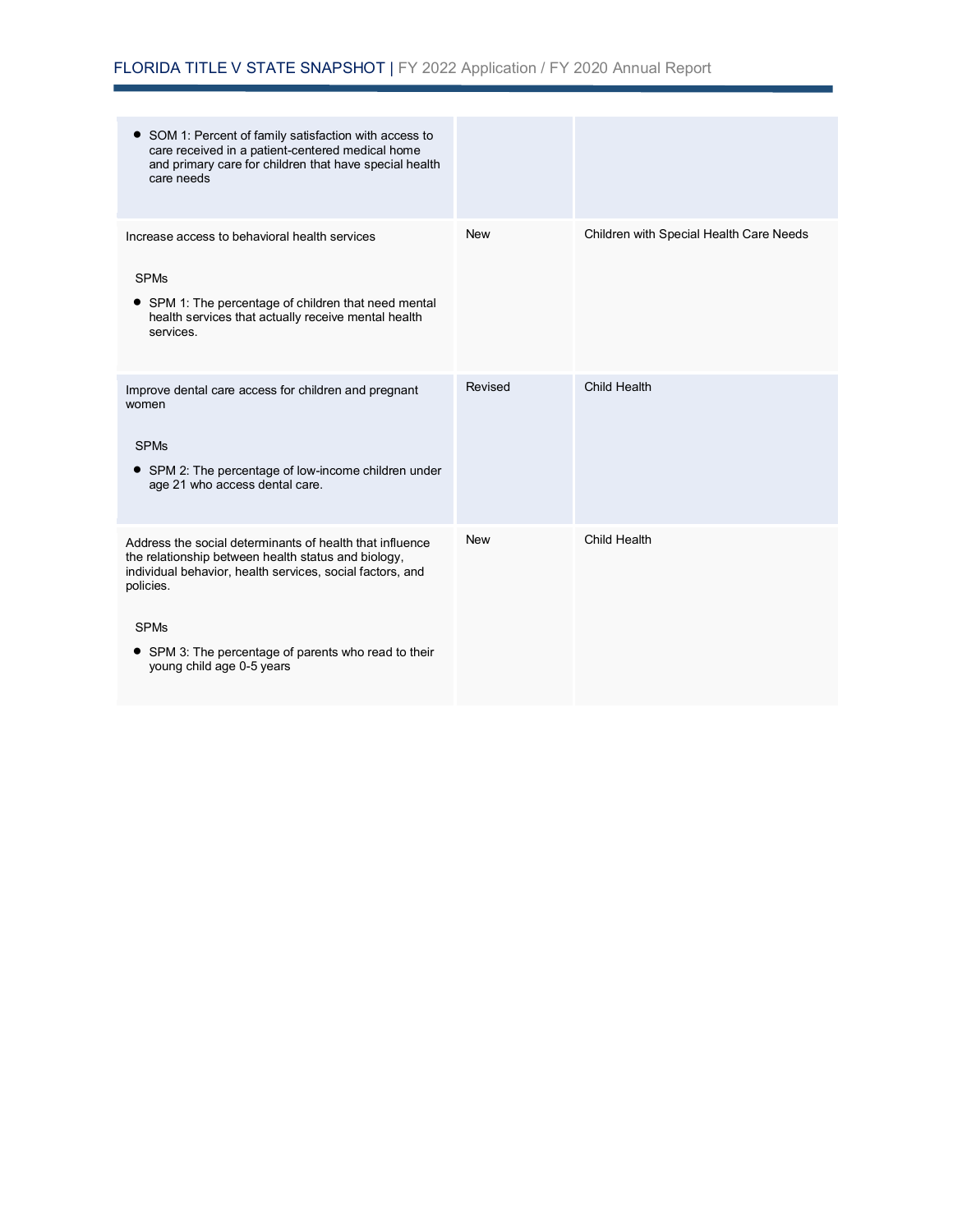## Executive Summary

#### Program Overview

The Florida Department of Health (FDOH) is responsible for administering the Title V Maternal and Child Health Block (MCHB) Grant, encompassing the MCH and Children and Youth with Special Health Care Needs (CYSHCN) programs. These programs fall under the Division of Community Health Promotion (CHP) and the Office of Children's Medical Services (CMS) Managed Care Plan and Specialty Programs respectively. Title V leaders in CHP and CMS meet monthly to coordinate efforts across all programs.

Title V programs serve a large, diverse population. Florida is the third most populous state in the nation, with an estimated population of 22 million people, of which 75.1% percent are white; 16.1 percent are black; and 5.7 percent are other races or two or more races. Of the total population by ethnicity, 25.6 percent are Hispanic. The racial, ethnic, and cultural diversity of Florida's population creates unique challenges as well as opportunities.

Priorities to meet the needs of the Title V population include the promotion of safe sleep behaviors, breastfeeding, and smoking cessation to reduce poor birth outcomes; encouraging children to be physically active; improving access to care for women; and dental care access for children and women. Priorities for CYSHCN include access to medical homes/primary care and improving access to mental health services for all children. Corresponding strategies and activities are intentionally inclusive in the areas of health equity, family partnership, transition, life course, workforce and essential public health services.

The five-year needs assessment, and continual assessment during interim years, drives Florida's Title V programs. State priorities were selected through the needs assessment process and cover each of the five health domains. These priorities also determine the nine national performance measures (NPMs) chosen for programmatic focus.

Strategies identified to address priority needs and selected performance measures are implemented through a variety of mechanisms, including statewide projects administered through the state health office, Schedule C funding through a statement of work with county health departments (CHDs), contracts with academic and university partners, Florida's Perinatal Quality Collaborative (FPQC), Healthy Start Coalitions, and other partners and stakeholders.

The Title V program plays an important role in supporting and ensuring comprehensive, coordinated, and family-centered services. These efforts begin with reviewing epidemiologic research and reports and collecting and studying data to ensure our efforts and decision making are data driven and factually relevant. The Title V program collaborates with other programs within the FDOH to ensure comprehensive, coordinated services are available to the people of Florida, particularly women, pregnant women, infants, and children (including CYSHCN). The Bureau of Family Health Services' MCH Section and the Office of CMS Managed Care Plan and Specialty Programs have primary responsibility for the Title V application and oversight of Title V activities.

Under the leadership of the State Surgeon General, the Title V program works with a diverse group of public and private partners across the state who make up Florida's public health system, including a range of stakeholders, such as state and local government agencies, health care providers, employers, community groups, universities and schools, nonprofit organizations, and advocacy groups. State examples include county health departments, the FPQC, the Agency for Health Care Administration (AHCA), the Department of Children and Families (DCF), the Department of Education (DOE), the Florida Hospital Association, the March of Dimes, and Healthy Start Coalitions. Partners on the national level include, the Association of Maternal & Child Health Programs, National Maternal Child Health Workforce Development Center, CityMatCH, Centers for Disease Control and Prevention (CDC), and the Association of State and Territorial Health Officers. CMS partnerships include the MCHB funded training programs at the University of Florida's Pediatric Pulmonary Center, the University of South Florida's Department of Pediatrics Adolescent Medicine and College of Behavioral & Community Sciences, the University of Miami's Mailman Center for Child Development, the Family Café, and the Family Network on Disabilities of Florida.

The CYSHCN program vision is that every child and youth with special health care needs has access to high quality, evidencebased, family-centered systems of care, regardless of health insurance type. To influence NOM 17.2, the percent of children with special health care needs (CSHCN), ages 0 through 17, who receive care in a well-functioning system, the CYSHCN framework includes five key strategies: 1) Transform pediatric practices into patient-centered medical homes 2) Build the behavioral health integration capacity of pediatric primary care clinicians to identify and treat common behavioral health conditions 3) Address community integrated system building in Florida's diverse regions 4) Improve access and quality through contracts with specialty networks that have condition-specific expertise (e.g., diabetes, sickle-cell disease) 5) Collaboratively partner with CMS Health Plan, a Medical Managed Assistance Plan that serves children with medical complexities.

CMS continues to address the needs of CYSHCN and their families through population health strategies that strengthen the system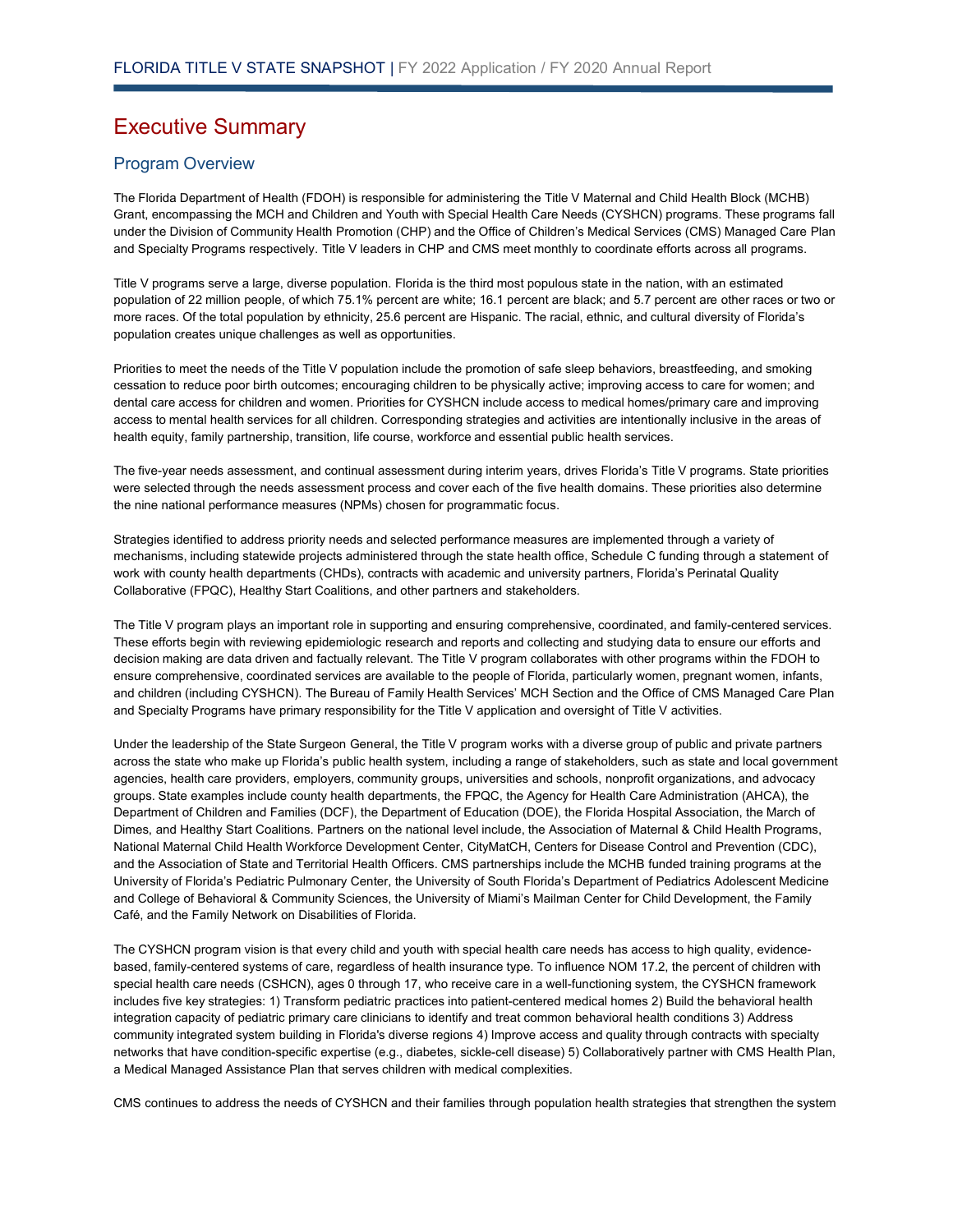of care, especially for children with medical complexities. In the wake of COVID-19, children are behind on vaccines and have increased mental health needs, requiring increased program efforts to expand access to patient centered medical homes and access to mental health treatment. This includes ensuring that underserved areas, are prioritized for expansion. As foundational elements, the Standards for Systems of Care for Children and Youth with Special Health Care Needs, Version 2 and tasks that address identified CYSHCN priorities have been woven into the majority of the FDOH's CYSHCN contracts. This includes the implementation of quality of life measurement tools and how programs plan to use the resulting information for quality improvement activities. To engage multiple sectors and community partners to generate collective impact and improve social determinants of health, CMS' regional approaches include public health detailing, annual community assessments, and the formation of regional networks for access and quality.

Specific to its role as a health plan option for CYSHCN enrolled in Title XIX or Title XXI health insurance, CMS partnered with WellCare of Florida in February 2019. Approximately 91,000 CYSHCN have enrolled in this health plan built on the Standards for Systems of Care for CYSHCN. Children and families receive specialized care coordination services, as well as expanded benefits to address family needs and social determinants of health such as caregiver behavioral health services, non-medical transportation, over-the-counter stipends, swimming lessons, and home and grocery allowances.

MCH has also made strides to address quality of care and access to services, at a time when the need for care for the Title V population seems ever more prevalent. Our MCH program remains focused on the racial disparity evidenced by our indicators and exhibited in poorer health outcomes for certain races. MCH continues to focus on social determinants of health to address the disparity of people who are disadvantaged through factors such as family income or education, or simply the communities in which they live and work.

The FDOH's ongoing efforts to address avoidable inequities, historical and contemporary injustices, and to eliminate health disparities, would not be possible without the leadership of our county health officers and the cooperation of our valuable partners at the federal, state, local, tribal, and territorial levels. Following is a discussion of our current priorities and corresponding performance measures and justification for selection through our statewide needs assessment process:

#### **Domain: Women/Maternal Health**

NPM 1: Percent of women, ages 18 through 44, with a past year preventive medical visit.

ESM 1.1: The number of interconception services provided to Florida's Healthy Start Program clients.

State Priority: Improve access to health care for women to improve preconception and interconception health, specifically women who face significant barriers to better health.

Significance: Women's health, at all ages of the lifespan and for those whose circumstances make them vulnerable to poor health outcomes, is important and contributes to the well-being of families. The Title V program focuses on preconception/interconception health, recognizing the importance of improving the health of all women of reproductive age to ensure better birth outcomes and healthier babies.

NPM 14.1: Percent of women who smoke during pregnancy.

ESM 14.1: The number of Smoking Cessation Reduction in Pregnancy Treatment (SCRIPT) services provided to Florida's Healthy Start Program clients.

State Priority: Promote tobacco cessation to reduce adverse birth outcomes and secondhand smoke exposure to children. Significance: Smoking during pregnancy increases the risk of miscarriage, certain birth defects, premature birth, and low birth weight. Smoking is also a risk factor for sudden infant death syndrome (SIDS), as secondhand smoke doubles an infant's risk of SIDS.

#### **Domain: Perinatal/Infant Health**

NPM 4: A) Percent of infants who are ever breastfed, and B) Percent of infants breastfed exclusively for 6 months. ESM 4.1: The number of Florida hospitals achieving the Baby Steps to Baby Friendly hospital designation. State Priority: Promote breastfeeding to ensure better health for infants and children and reduce low food security. Significance: There is a clear link to the state's priority to promote breastfeeding as a means of ensuring better health and reducing low food security. Breastfeeding is recognized as a major health benefit to infant and mother as well as an enhancement of maternal/child bonding.

NPM 3 Percent of very low birth weight (VLBW) infants born in a hospital with a Level III+ Neonatal Intensive Care Unit (NICU). ESM 3.1 - Percent of very low birth weight (VLBW) infants born in a hospital with a Level III+ Neonatal Intensive Care Unit (NICU) State Priority: Promote activities to improve the health of children and adolescents and promote participation in extracurricular and/or out-of- school activities in a safe and healthy environment.

Significance: Very low birth weight infants (<1,500 grams) are the most fragile newborns with a risk of death over 100 times higher than that of normal birth weight infants (≥2,500 grams). VLBW infants are significantly more likely to survive and thrive when born in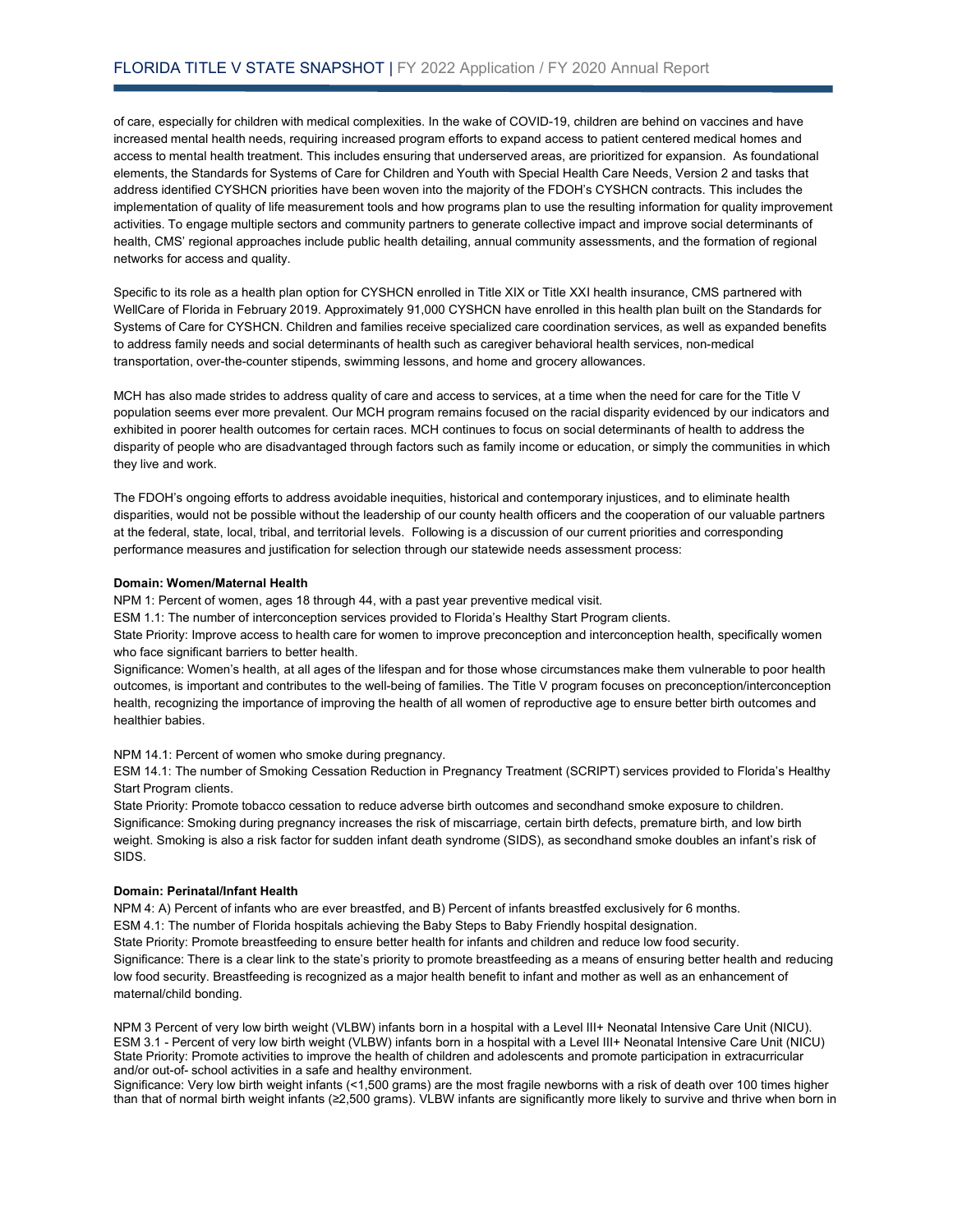a facility with a level-III Neonatal Intensive Care Unit (NICU), a subspecialty facility equipped to handle high-risk neonates.

NPM5: A) Percent of infants placed to sleep on their backs, B) Percent of infants placed to sleep on a separate approved sleep surface, C) Percent of infants placed to sleep without soft objects or loose bedding. ESM 5.2: The number of birthing hospitals that are Safe Sleep Certified.

State Priority: Promote safe and healthy infant sleep behaviors and environments, including improving support systems and the daily living conditions that make safe sleep practices. challenging.

Significance: Sleep-related deaths, including suffocation, asphyxia, and entrapment; and ill-defined or unspecified causes of death, remain a concern for families in Florida. Focusing on a safe sleep environment can reduce the risk of all sleep-related infant deaths, including SIDS.

#### **Domain: Child Health**

NPM 8.1 and 8.2 : Percent of children ages 6-11 and adolescents ages 12-17 who are physically active at least 60 minutes per day. ESM 8.1: The number of school districts that apply for the evidence-based Florida Healthy School District recognition State Priority: Promote activities to improve the health of children and adolescents and promote participation in extracurricular and/or out-of-school activities in a safe and healthy environment.

Significance: Studies show that for many children, a decline in physical activity begins in middle school, but children who continue to be physically active through high school have a much better chance of being physically active adults. Focusing on children and adolescents to increase physical activity can have a tremendous impact on improving health throughout the lifespan.

SPM 2: The percentage of low-income children under age 21 who access dental care

State Priority: Improve dental care access for children and pregnant women.

Significance: Oral health is vitally important to overall health and well-being. Good oral health habits and access to routine dental care should be established early in life. Poor oral health can affect school attendance and a child's ability to learn.

SPM 3: The percentage of parents who read to their young child.

State Priority: Address the social determinants of health that influence the relationship between health status and biology, individual behavior, health services, social factors, and policies.

Significance: Encouraging parents to read to their child has a positive impact on children, including but not limited to, increased positive parenting, improvement in the parent-child bond, and improved language development in children.

#### **Domain: Adolescent Health**

NPM 9: Percent of adolescents, ages 12-17, who are bullied or who bully others.

ESM 9.1: The number of students who participate in an evidence-based program that promotes positive youth development and non-violence intervention skills.

State Priority: Promote activities to improve the health of children and adolescents and promote participation in extracurricular and/or out-of-school activities in a safe and healthy environment.

Significance: To grow and develop in good health, adolescents need information, opportunities to develop life skills; and safe and supportive environments. They also need opportunities to meaningfully participate in the design and delivery of interventions to improve and maintain their health. Bullying is a serious detriment to a child's health, sense of well-being, safety, education, and emotional development; and greatly increases the risk of self-injury and suicide.

#### **Domain: Children and Youth with Special Health Care Needs**

NPM11: Percent of children with and without special health care needs, ages 0 through 17, who have a medical home. ESM 11.1: Number of FDOH team members, providers (pediatric, family practice, and adult), families, family partners, and other partners serving CYSHCN in Florida receiving education or technical assistance about the patient-centered medical home model and related topics that impact the health and wellness of CYSHCN.

ESM 11.2: Number of caregivers of CYSHCN in Florida who perceive themselves as a partner in their child's care.

ESM 11.3: Percentage of providers in underserved geographic areas that received formal technical assistance through UCF HealthARCH program that became designated patient-centered medical homes.

ESM 11.4: Number of Adult Care Providers/Practices that accept CYSHCN transitioning to adult care.

SOM: Percent of family satisfaction with access to care received in a patient-centered medical home and primary care for children that have special health care needs

State Priority: Increase access to medical homes and primary care for CYSHCN.

Significance: A patient-centered medical home (PCMH) provides accessible, continuous, comprehensive, family-centered,

coordinated, compassionate, and culturally effective medical care. It is especially advantageous for CYSHCN as they require coordination of care between providers.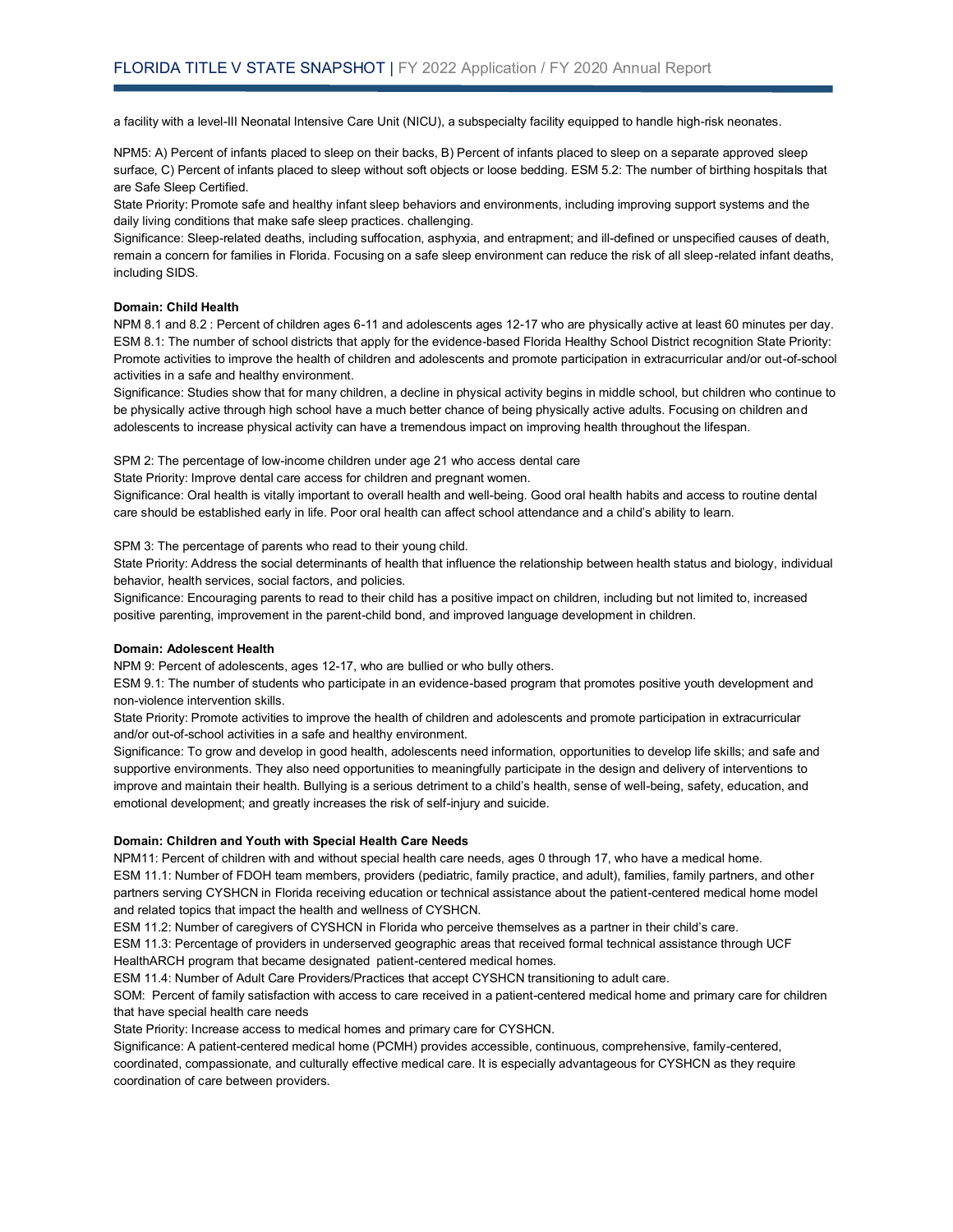SPM 1: The percentage of children who need mental health services that actually receive mental health services. ESM 1.1: Number of FDOH team members, providers, (pediatric, family practice, and adult), families, family partners, and community service providers receiving education or technical assistance about accessing or providing access to behavioral health services.

ESM 1.2: Number of providers that have initiated integrating behavioral health services.

ESM 1.3: Number of activities identified that support families in enhancing mental health protective factors and build resilience. State Priority: Improve access to appropriate mental health services to all children.

Significance: Access to behavioral/mental health services is a priority need. Without early diagnosis and treatment, children with mental health conditions may have problems at home, school, and socially.

#### How Federal Title V Funds Complement State-Supported MCH Efforts

Federal Title V funding provides invaluable flexibility in how states are able to compliment state and other funding resources to meet the needs of their population. This allows states to determine what strategies to implement and what health concerns in their state to address. An example of this in Florida is investing in an Opioid Coordinator.

In 2018 Florida was awarded a grant from the Association of State and Territorial Health Officers (ASTHO) for the Opioid Use Disorder, Maternal Outcomes, and Neonatal Abstinence Syndrome Initiative (OMNI). Through this grant, an Opioid Coordinator was hired. This coordinator came to the initiative with 20 plus years working in maternal and child health at the local and state level. The coordinator was able to make progress on initiatives and the FDOH was able to continue this momentum when the grant was over by using Federal Title V funding to support this position.

The MCH Section continues to convene partners to create networks that assist in funding collaborative work and support quality research about what works and what changes can be made at the systems level to improve health outcomes. This approach requires partnership with other funders and organizations able to make a difference on the issue in question on a larger scale. Scaling successful interventions is too big a job for any one funder to successfully take on.

Systems change is a long process and partners understand the need to be willing to fund supportive efforts for the long-term and encourage the inevitable learning, adaptation, and even failure that takes place over time. This allows partners to see themselves as part of the solution and consider the role they play as well as the return on investment, both from a business stance and overall population effect.

The FDOH continues to successfully implement system changes through some of its partnerships with the Florida Perinatal Quality Collaborative (FPQC), Florida Hospital Association, Florida State University, University of Florida, Florida Association of Healthy Start Coalitions, Nurse Family Partnership, the Agency for Health Care Administration, Florida Department of Children and Families, Florida Department of Education,

#### MCH Success Story

Florida's Maternal Mortality Review Committee is a multi-disciplinary team that examines pregnancy-related deaths (PRD) to recommend and promote actions to address patient and community factors, provider and facility practices, and health system issues in order to prevent these deaths. PRD is a death during pregnancy or within one year of delivery from a pregnancy complication, a chain of events initiated by pregnancy, or the aggravation of an unrelated condition.

In contrast to the nation, Florida's pregnancy-related mortality ratio (PRMR) has decreased over the past decade with significant improvements in non-Hispanic Black and Hispanic women. In 2017, Florida's PRMR of 15.7 was lower than the national ratio of 17.3. Overall, the PRMR in Florida decreased 29% from 2009-2013 to 2014-2018 (p<0.001). For non-Hispanic Black women, the PRMR decreased 37% from 46.6 to 29.4 deaths per 100,000 live births over the same time period (p=0.002). Similarly, the PRMR decreased 42%, from 12.8 to 7.4 in Hispanic women (p=0.04). Although not significant, non-Hispanic White women decreased 8% from 15.8 to 14.5. Consequently, the Black-White disparity decreased from a value of 3.0 to 2.0. The most common underlying causes of PRD during the study period included: hemorrhage (21.1%), infection (15.4%), hypertensive disorders (11.8%), and other causes; the last three showed significant decreases in ratios over the two time periods (each p<0.01). Although not significant, the hemorrhage ratio decreased after a prior decade of increase.

There are several reasons for this improvement. First, Florida has a robust mortality review committee which comprehensively reviews all PRD based on good evidence to show that these committees strengthen public health surveillance. Florida's review committee identified hemorrhage and hypertensive disorders as prevention priorities and developed Urgent Maternal Mortality